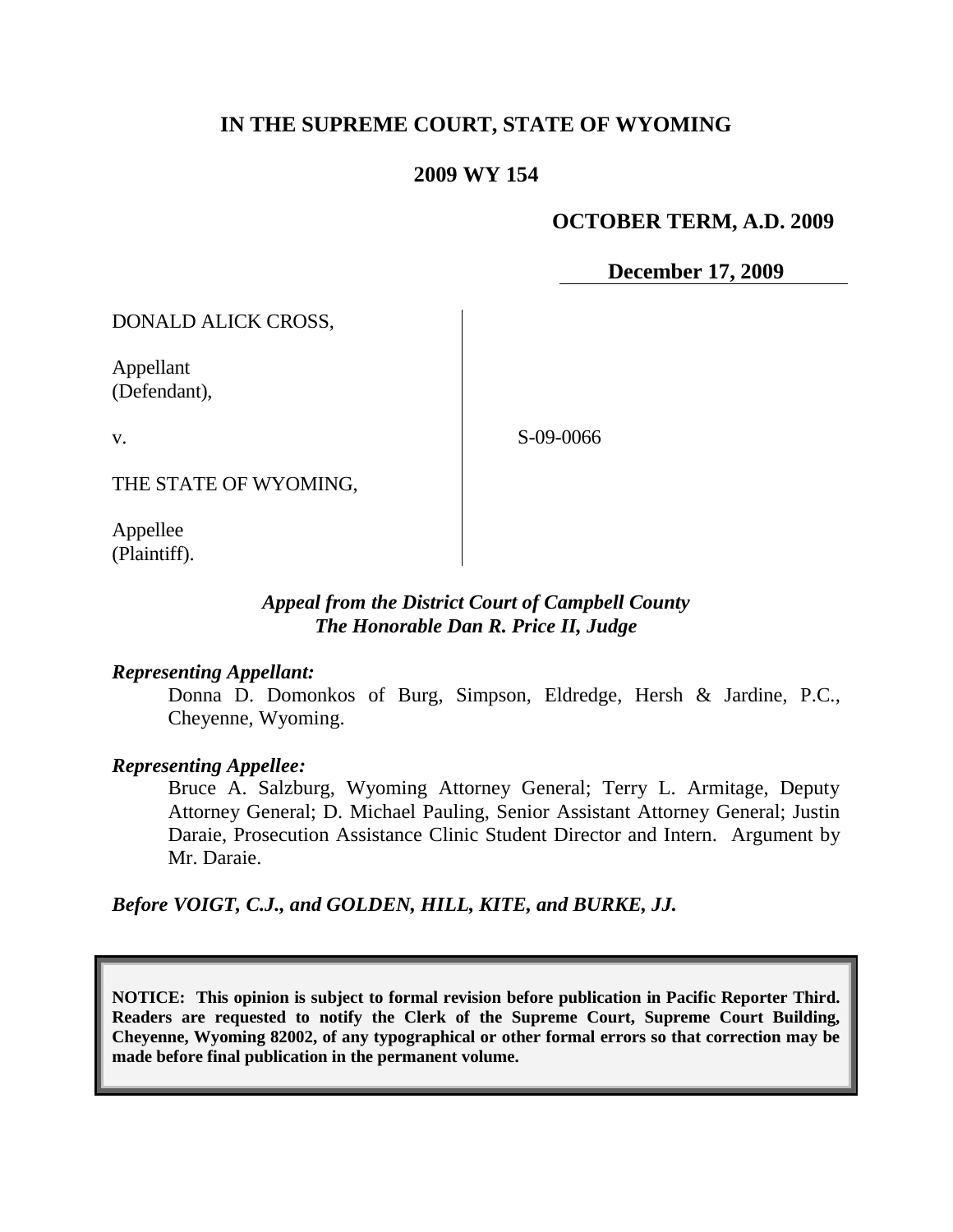### **VOIGT, Chief Justice.**

[¶1] This is an appeal from several related convictions for forgery and uttering a forgery. The appellant contends that the district court erred in denying his motion for a new trial, and that his trial counsel was ineffective for failing to interview a potential witness. Finding no error below, we affirm.

#### **ISSUES**

[¶2] 1. Did the district court abuse its discretion by denying the appellant"s motion for a new trial?

2. Was the appellant"s trial counsel ineffective for failing to interview a potential witness?

### **FACTS**

[¶3] In 2003, the appellant recorded in the records of the county clerk four instruments assigning certain overriding royalty interests to his daughter's corporation. The instruments purported to have been signed and notarized in 2000. Shortly after recording the instruments, the appellant "took bankruptcy," and he did not list the overriding royalty interests as assets of the bankruptcy estate. Trial testimony revealed that, at the appellant"s direction, the instruments actually were signed and notarized in 2003, but backdated to 2000. Trial testimony also revealed that, had the instruments shown the correct transfer date in 2003, they would have been considered by the bankruptcy court to be prohibited inter-family transfers, and would have been "reversed," with the property rights brought into the bankruptcy estate.

[¶4] Wyo. Stat. Ann. § 6-3-602(a) (LexisNexis 2009), under which the appellant was criminally charged, reads in pertinent part as follows:

(a) A person is guilty of forgery if, with intent to defraud, he:

. . . .

(ii) Makes, completes, executes, authenticates, issues or transfers any writing so that it purports to be the act of another who did not authorize that act, or to have been executed at a time or place or in a numbered sequence other than was in fact the case, or to be a copy of an original when no such original existed; or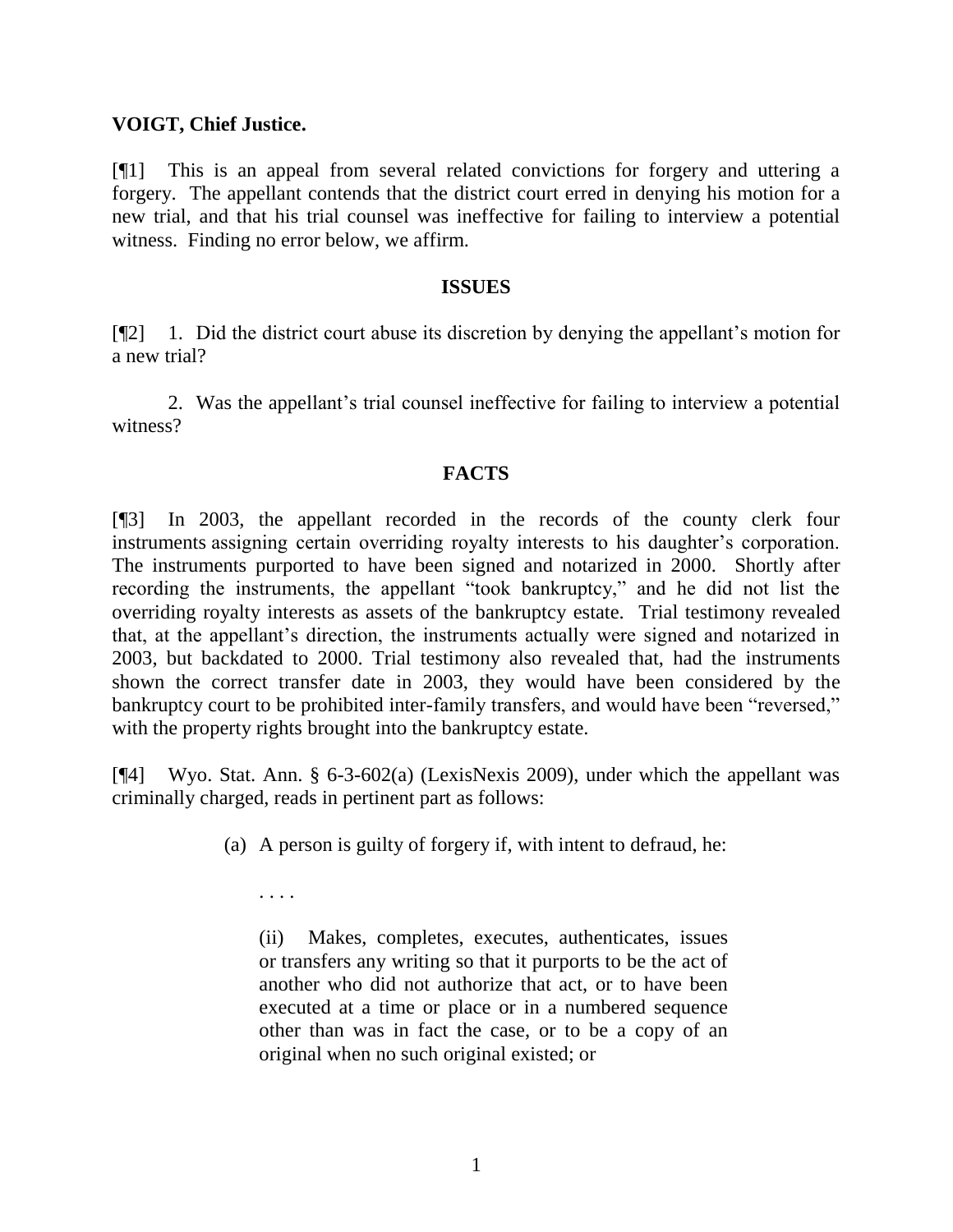(iii) Utters any writing which he knows to be forged in a manner specified in paragraphs (i) or (ii) of this subsection.

[¶5] After judgment was entered, but before sentencing, the appellant filed in the district court a Motion for New Trial Based on Newly Discovered Evidence. In that regard, W.R.Cr.P. 33(a) provides in pertinent part that "[t]he court on motion of a defendant may grant a new trial to that defendant if required in the interest of justice." The appellant"s alleged newly discovered evidence was the testimony of Wayne Agner, a former employee of the appellant, who would testify that in 2000 he drafted and the appellant signed the overriding royalty interest assignments, and that he recreated them for the appellant's signature in 2003 when he could not locate the originals. It is the appellant's theory that this testimony "exonerates" him because the jury would not have found that he had an intent to defraud in 2003 if it had known that he originally signed the assignments in 2000.

#### **DISCUSSION**

#### *Did the district court abuse its discretion by denying the appellant's motion for a new trial?*

[¶6] Our standard for the review of the denial of a motion for a new trial is as follows:

The question of whether to grant or deny a new trial motion is a matter for the discretion of the trial court, and the trial court"s decision will not be reversed without a showing of abuse of that discretion. *Baumgartner v. State*, 7 P.3d 912, 915 (Wyo. 2000). A trial court abuses its discretion when it could not have reasonably concluded as it did. *Id*. In this context, "reasonably" means ""sound judgment exercised with regard to what is right under the circumstances and without doing so arbitrarily or capriciously." *Vaughn v. State*, 962 P.2d 149, 151 (Wyo. 1998) (quoting *Martin v. State*, 720 P.2d 894, 897 (Wyo. 1986)).

*Robinson v. State*, 2003 WY 32, ¶ 18, 64 P.3d 743, 748 (Wyo. 2003); *see also Hicks v. State*, 2008 WY 83, ¶ 30, 187 P.3d 877, 883 (Wyo. 2008). Where the motion is based upon alleged newly discovered evidence, the "interest of justice" requires that the appellant prove the following: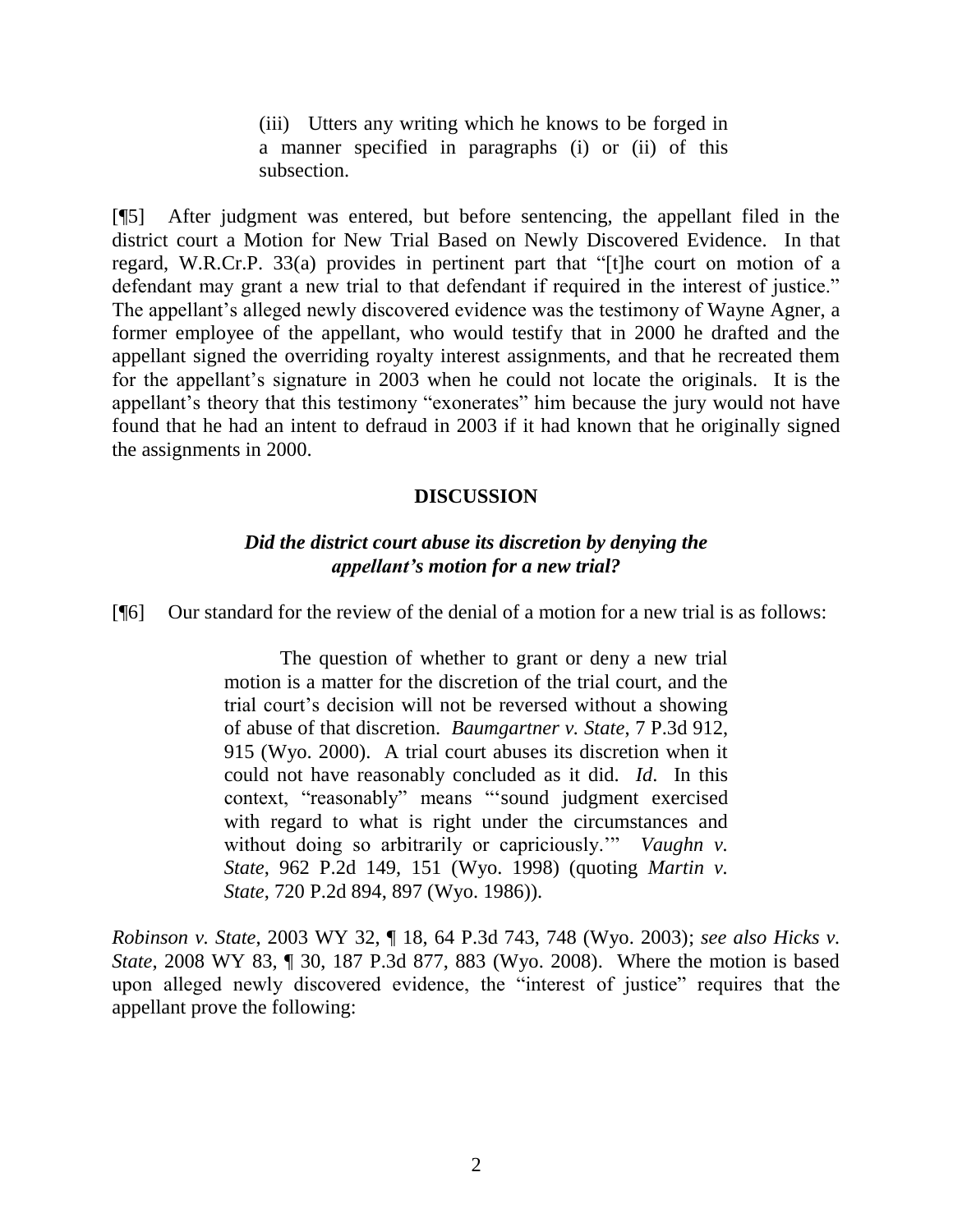1. He did not become aware of the new evidence until after the trial.

2. It was not because of lack of due diligence that the new evidence did not come to light sooner.

3. The evidence is so material that it would probably produce a different result.

4. The evidence is not cumulative.

*Robinson*, 2003 WY 32, ¶ 20, 64 P.3d at 748-49.

[¶7] In denying the motion, the district court concluded both that the appellant had not proven the exercise of due diligence, and that the evidence was not so material that it would have had any effect on the trial. We agree as to both conclusions. The record is clear that both the appellant and his attorney were aware of Mr. Agner before trial, and that the appellant specifically knew of Agner"s creation of the instruments, both in 2003 and, allegedly, in 2000. The appellant testified at the motion hearing that his attorney did not subpoena Agner to testify at trial, either because the State had already done so, or because Agner was out-of-state and could not be subpoenaed. He did not testify that they did not subpoena Agner because they did not know that he could or should be a witness. They failed to exercise due diligence.

[¶8] Perhaps more importantly, we also agree with the district court on the more substantive issue of whether the evidence was so material that it likely would have changed the result of the trial. The district court thought not. The gist of Agner's testimony was that, sometime in 2003 when the appellant"s bankruptcy had not yet been filed but was being considered, the appellant contacted Agner and asked him for the assignments. Agner testified that, when he could not find the assignments, he simply created new ones and gave them to the appellant for signature. Agner claimed to know nothing about the signature, notarization, or backdating of the assignments, other than that they were blank when he gave them to the appellant, and that the appellant returned them to him to give to a secretary for notarization.

[¶9] There are several reasons that Agner"s testimony is not likely to have affected the outcome of the trial. First, Agner"s memory was sketchy, at best, and selective, at worst. Second, his testimony certainly did not "exonerate" the appellant; instead, it corroborated the State"s theory that, just prior to declaring bankruptcy, the appellant went to extraordinary lengths to get the overriding royalty interests out of his name and into his daughter's. Third, Agner's shaky and self-serving testimony directly contradicted the precise testimony of the notary public, given initially against her penal interest, that the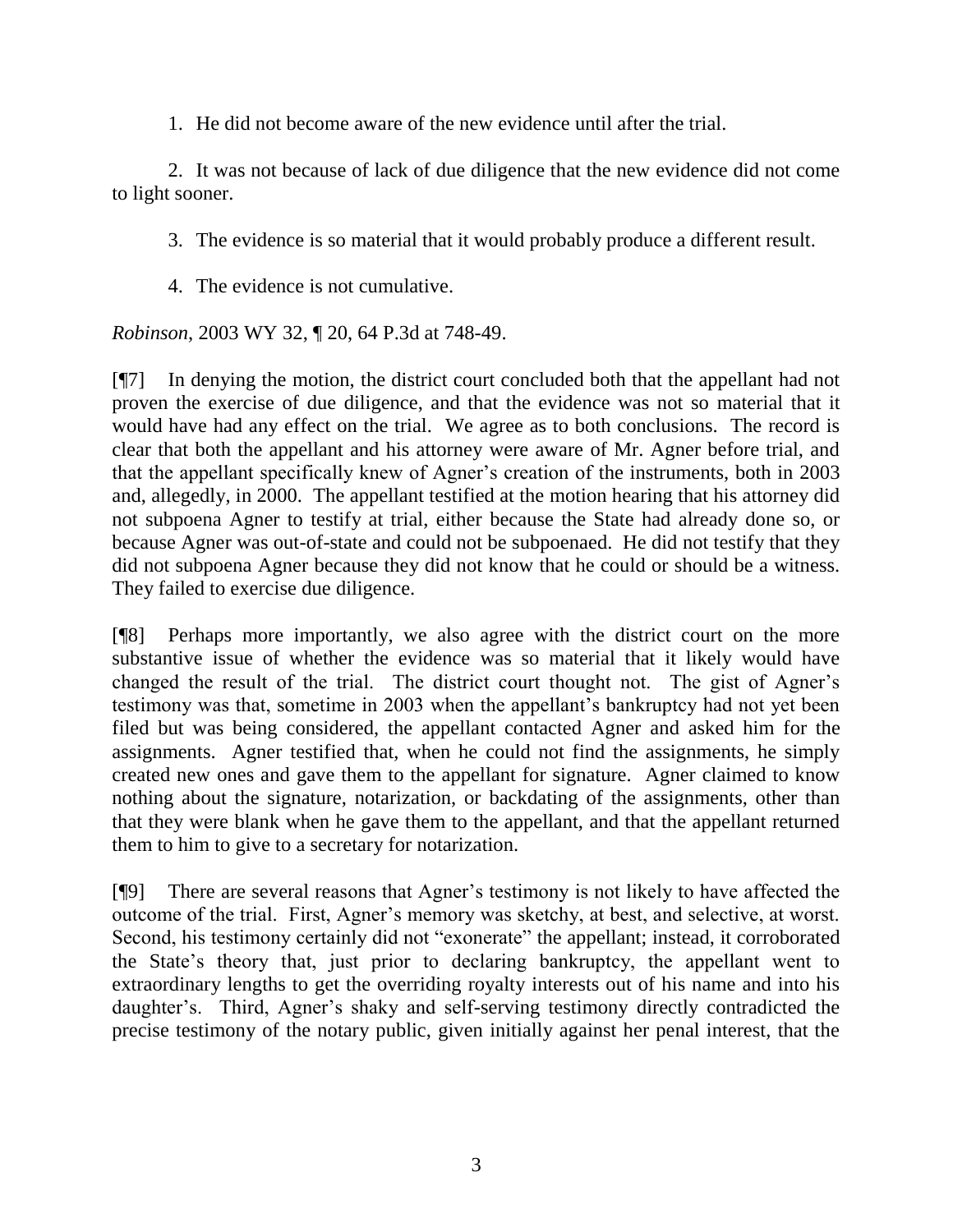appellant brought the assignments to her and asked her to backdate them.<sup>1</sup> And finally, the State produced considerable evidence to corroborate the notary public"s version of what had happened, while Agner's testimony was riddled with "I don't know" and "I don"t remember" answers. It was not an abuse of discretion for the district court to deny the new trial motion.

# *Was the appellant's trial counsel ineffective for failing to interview a potential witness?*

[¶10] When reviewing claims of ineffective assistance of counsel, we invoke a strong presumption that counsel rendered effective assistance, and we do not reverse unless counsel"s performance so undermined the adversarial process that the results of the trial cannot be trusted. *Guy v. State*, 2008 WY 56, ¶ 25, 184 P.3d 687, 695 (Wyo. 2008). The appellant must prove both that counsel"s performance was deficient, and that prejudice resulted. *Montez v. State*, 2009 WY 17, ¶ 3, 201 P.3d 434, 436 (Wyo. 2009). In the instant case, the appellant's argument in this regard must fail because it is premised upon his first argument. He alleges that his trial attorney was ineffective because he did not adequately investigate the case and did not call Mr. Agner as a witness. Inasmuch as we have already concluded that, at best, Agner would have been a neutral witness, we cannot conclude that defense counsel"s failure or decision not to call him as a witness exhibited deficient performance, or that the appellant was prejudiced thereby. Not only was Agner"s testimony evasive and not particularly helpful to the appellant, Agner also admitted on the stand that he had for some time gone by a different name because he "was on the run from the law." The record reflects a witness who patently was not credible, and whose version of events was not particularly helpful to the appellant. Counsel did not provide ineffective assistance by failing to call him as a witness.<sup>2</sup>

### **CONCLUSION**

[¶11] The district court did not abuse its discretion in denying the appellant"s motion for a new trial. The identity of Mr. Agner and his potential as a witness was not newly discovered, but was known to the appellant and his attorney before trial. Beyond that, the appellant was not prejudiced by Agner's absence from the trial, given the highly questionable value of his testimony in the formation or corroboration of a defense. For the same reasons, counsel was not ineffective in failing to call Agner as a witness. If

<sup>&</sup>lt;sup>1</sup> The notary public was charged with four misdemeanors for her part in the notarization of the assignments, which misdemeanor charges were dismissed in exchange for her agreement to testify truthfully at the appellant"s trial. It is significant that she admitted her role quite some time before entering into the agreement with the State.

 $2$  The appellant makes unfounded accusations that defense counsel was ineffective largely because he was suffering from a conflict of interest caused by the fact that he was running for public office during the time that he represented the appellant. This allegation is unsubstantiated by the presentation of any facts, so we will disregard it.